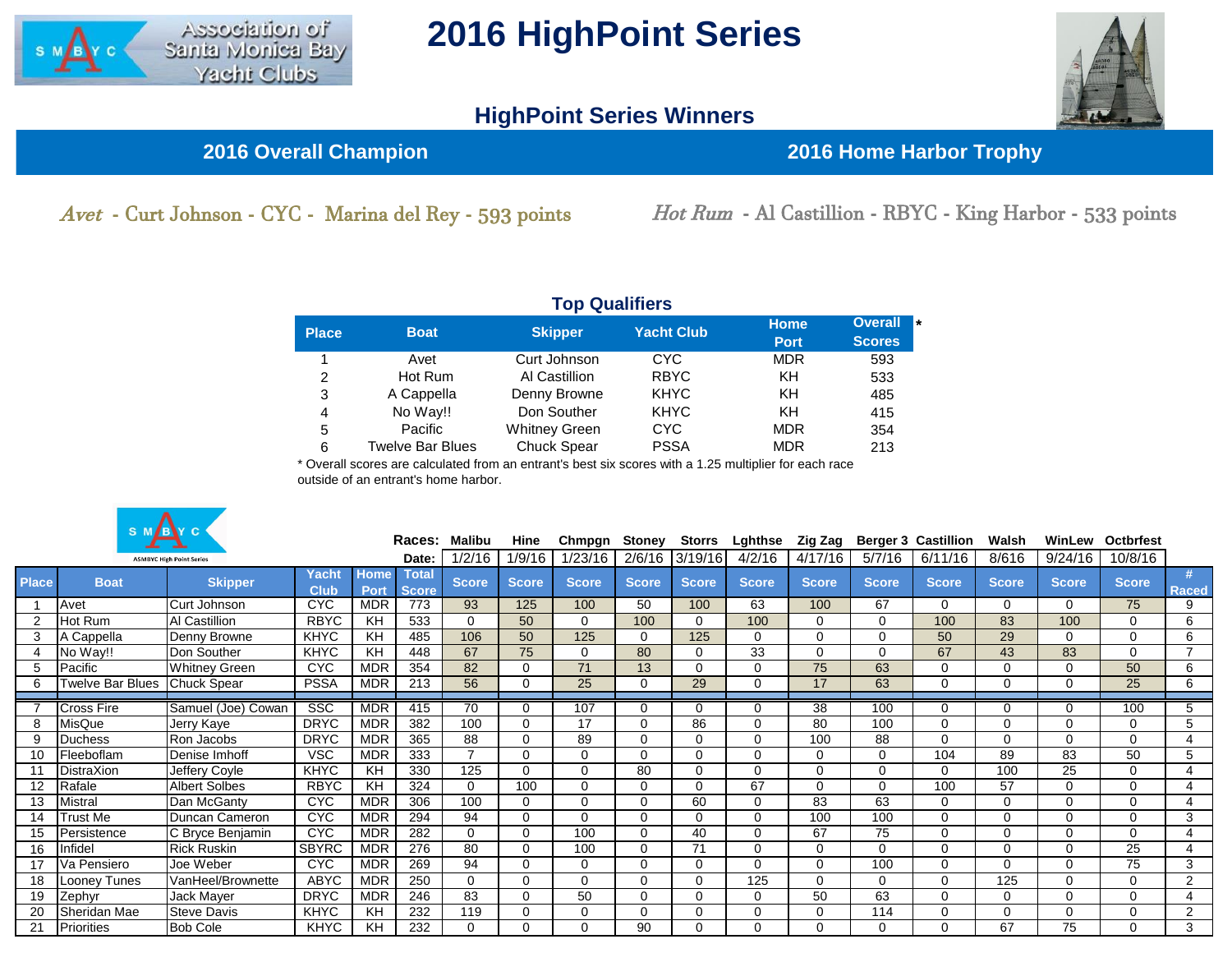|              | S M B Y C                       |                         |                |                |              |                 |              |               |                 |                 |                 |                 |                 |                            |                 |              |                  |                |
|--------------|---------------------------------|-------------------------|----------------|----------------|--------------|-----------------|--------------|---------------|-----------------|-----------------|-----------------|-----------------|-----------------|----------------------------|-----------------|--------------|------------------|----------------|
|              |                                 |                         |                |                |              | Races: Malibu   | Hine         | Chmpgn Stoney |                 | <b>Storrs</b>   | Lghthse         | Zig Zag         |                 | <b>Berger 3 Castillion</b> | Walsh           | WinLew       | <b>Octbrfest</b> |                |
|              | <b>ASMBYC High Point Series</b> |                         |                |                | Date:        | 1/2/16          | 1/9/16       | 1/23/16       | 2/6/16          | 3/19/16         | 4/2/16          | 4/17/16         | 5/7/16          | 6/11/16                    | 8/616           | 9/24/16      | 10/8/16          |                |
| <b>Place</b> | <b>Boat</b>                     | <b>Skipper</b>          | Yacht          | Home           | <b>Total</b> | <b>Score</b>    | <b>Score</b> | <b>Score</b>  | <b>Score</b>    | <b>Score</b>    | <b>Score</b>    | <b>Score</b>    | <b>Score</b>    | <b>Score</b>               | <b>Score</b>    | <b>Score</b> | Score            | #              |
|              |                                 |                         | <b>Club</b>    | Port           | <b>Score</b> |                 |              |               |                 |                 |                 |                 |                 |                            |                 |              |                  | <b>Raced</b>   |
| 22           | Stampede                        | <b>Glenn Griley</b>     | <b>KHYC</b>    | KH             | 225          | 0               | 0            | $\mathbf 0$   | $\mathbf 0$     | 25              | 75              | 0               | 125             | 0                          | 0               | 0            | 0                | 3              |
| 23           | <b>Hard Habit</b>               | <b>Bruce Warren</b>     | <b>DRYC</b>    | <b>MDR</b>     | 190          | $\mathbf 0$     | $\Omega$     | 33            | $\Omega$        | 57              | 0               | $\mathbf 0$     | $\mathbf 0$     | $\mathbf 0$                | $\mathbf 0$     | $\mathbf 0$  | 100              | 3              |
| 24           | Squall                          | Gary Brockman           | <b>SBYRC</b>   | <b>MDR</b>     | 189          | 100             | $\Omega$     | $\Omega$      | $\Omega$        | $\Omega$        | $\mathbf 0$     | $\overline{25}$ | 64              | $\mathbf 0$                | $\mathbf 0$     | $\mathbf 0$  | 0                | 3              |
| 25           | Wolfhound                       | Jamie Myer              | <b>DRYC</b>    | <b>MDR</b>     | 188          | 67              | $\Omega$     | $\mathbf 0$   | $\Omega$        | $\Omega$        | $\mathbf 0$     | 33              | 88              | $\mathbf 0$                | $\mathbf 0$     | $\mathbf 0$  | 0                | 3              |
| 26           | <b>Bad Wolf</b>                 | Len Abbeduto            | KHYC           | KH             | 185          | $\mathbf 0$     | 25           | $\Omega$      | 60              | $\Omega$        | $\mathbf 0$     | $\mathbf 0$     | $\mathbf 0$     | $\mathbf 0$                | 0               | 100          | 0                | 3              |
| 27           | Velociraptor                    | <b>Udo Kolter</b>       | KHYC           | KH             | 176          | $\overline{0}$  | $\Omega$     | $\Omega$      | 40              | $\Omega$        | $\mathbf 0$     | $\mathbf 0$     | $\mathbf 0$     | $\mathbf 0$                | $\overline{86}$ | 50           | 0                | 3              |
| 28           | <b>GHOST II</b>                 | Al Berg                 | <b>SMWYC</b>   | <b>MDR</b>     | 173          | 93              | 0            | $\mathbf 0$   | $\Omega$        | $\Omega$        | $\mathbf 0$     | $\mathbf 0$     | 80              | 0                          | 0               | $\mathbf 0$  | 0                | 2              |
| 29           | Zulu                            | Team Zulu               | <b>PSSA</b>    | <b>MDR</b>     | 170          | 87              | 0            | $\mathbf 0$   | $\Omega$        | $\Omega$        | $\mathbf 0$     | $\mathbf 0$     | 83              | $\mathbf 0$                | $\mathbf 0$     | $\mathbf 0$  | 0                | $\overline{2}$ |
| 30           | <b>Bravura</b>                  | <b>Paul Katz</b>        | <b>DRYC</b>    | <b>MDR</b>     | 167          | $\overline{7}$  | $\Omega$     | $\Omega$      | $\Omega$        | $\Omega$        | $\mathbf 0$     | 100             | 60              | $\mathbf 0$                | $\mathbf 0$     | $\Omega$     | $\Omega$         | 3              |
| 31           | Celerity                        | <b>Bruce Bilson</b>     | C <sub>X</sub> | <b>MDR</b>     | 164          | 76              | 0            | $\mathbf 0$   | 0               | 0               | $\mathbf 0$     | 88              | 0               | 0                          | 0               | $\mathbf 0$  | 0                | 2              |
| 32           | <b>Scarlet Fever</b>            | Paul Hofer              | <b>SBYRC</b>   | <b>MDR</b>     | 163          | $\mathbf 0$     | 0            | $\mathbf 0$   | $\Omega$        | $\overline{75}$ | $\mathbf 0$     | 63              | $\overline{25}$ | $\mathbf 0$                | $\mathbf 0$     | $\mathbf 0$  | 0                | 3              |
| 33           | Miss Demeanor                   | David Angers            | <b>WSA</b>     | <b>MDR</b>     | 158          | 73              | 0            | 33            | $\Omega$        | 14              | $\mathbf 0$     | 20              | 17              | $\mathbf 0$                | $\mathbf 0$     | $\mathbf 0$  | 0                | 5              |
| 34           | Sea Monkey                      | Tom Armstrong           | <b>VSC</b>     | <b>MDR</b>     | 157          | 57              | 0            | $\mathbf 0$   | $\Omega$        | $\Omega$        | 0               | $\mathbf 0$     | 100             | $\mathbf 0$                | $\mathbf 0$     | $\mathbf 0$  | 0                | $\overline{2}$ |
| 35           | Crimson Star                    | Lee Rhoads              | <b>SMWYC</b>   | <b>MDR</b>     | 157          | $\overline{7}$  | 0            | 75            | 0               | $\Omega$        | $\mathbf 0$     | $\mathbf 0$     | $\mathbf 0$     | $\mathbf 0$                | $\mathbf 0$     | $\mathbf 0$  | 75               | 3              |
| 36           | H <sub>2</sub> Blue             | Ross Moore              | KHYC           | KH             | 155          | $\mathbf 0$     | $\Omega$     | $\mathbf 0$   | 30              | $\Omega$        | $\overline{25}$ | $\mathbf 0$     | $\mathbf 0$     | 50                         | 50              | $\mathbf 0$  | 0                | 4              |
| 37           | Mako                            | <b>Michelle Kreke</b>   | <b>SCCYC</b>   | <b>MDR</b>     | 152          | 86              | $\Omega$     | $\Omega$      | $\Omega$        | $\Omega$        | $\mathbf 0$     | $\mathbf 0$     | 67              | $\mathbf 0$                | $\mathbf 0$     | $\mathbf 0$  | 0                | $\overline{2}$ |
| 38           | Double Down                     | <b>Brian Kerr</b>       | <b>PBYC</b>    | <b>MDR</b>     | 151          | 89              | $\mathbf 0$  | $\Omega$      | $\Omega$        | $\Omega$        | $\mathbf 0$     | $\mathbf 0$     | 63              | $\mathbf 0$                | $\mathbf 0$     | $\mathbf 0$  | $\Omega$         | $\overline{2}$ |
| 39           | Meimi II                        | <b>Mike Devine</b>      | <b>KHYC</b>    | KH             | 150          | $\mathbf 0$     | 100          | $\mathbf 0$   | $\Omega$        | 0               | 50              | $\mathbf 0$     | $\mathbf 0$     | $\mathbf 0$                | $\mathbf 0$     | 0            | 0                | 2              |
| 40           | Midnight Run                    | John Dean               | KHYC           | KH             | 146          | 113             | 0            | $\Omega$      | $\Omega$        | $\Omega$        | $\mathbf 0$     | $\mathbf 0$     | 0               | 33                         | $\mathbf 0$     | $\mathbf 0$  | 0                | $\overline{2}$ |
| 41           | New Orca                        | James Whiting           | <b>DRYC</b>    | <b>MDR</b>     | 146          | $\overline{71}$ | $\mathbf 0$  | $\Omega$      | $\Omega$        | $\Omega$        | $\mathbf 0$     | $\mathbf 0$     | $\overline{75}$ | $\mathbf 0$                | $\mathbf 0$     | $\mathbf 0$  | 0                | $\overline{2}$ |
| 42           | Rosa                            | Jim Barber              | C <sub>X</sub> | <b>MDR</b>     | 144          | $\mathbf 0$     | 0            | 100           | 0               | 44              | $\mathbf 0$     | $\mathbf 0$     | $\mathbf 0$     | $\mathbf 0$                | 0               | $\mathbf 0$  | 0                | $\overline{2}$ |
| 43           | Super Chicken                   | Michael Georgia         | <b>NYCLB</b>   | <b>MDR</b>     | 140          | 78              | $\Omega$     | $\Omega$      | $\Omega$        | $\Omega$        | $\mathbf 0$     | $\mathbf 0$     | 63              | $\mathbf 0$                | $\mathbf 0$     | $\mathbf 0$  | 0                | $\overline{2}$ |
| 44           | <b>Flying Dutchman</b>          | Jason Herring           | <b>KHYC</b>    | KH             | 137          | $\mathbf 0$     | 0            | $\mathbf 0$   | 70              | $\Omega$        | $\mathbf 0$     | 0               | 0               | $\mathbf 0$                | 17              | 50           | 0                | 3              |
| 45           | <b>Bella Vita</b>               | <b>Marty Burke</b>      | KHYC           | $\overline{K}$ | 126          | 76              | 0            | $\mathbf 0$   | $\overline{50}$ | $\Omega$        | $\mathbf 0$     | $\mathbf 0$     | $\mathbf 0$     | $\mathbf 0$                | $\mathbf 0$     | $\mathbf 0$  | 0                | $\overline{2}$ |
| 46           | lugano                          | <b>Mark Stratton</b>    | <b>DRYC</b>    | <b>MDR</b>     | 122          | 47              | 0            | 75            | 0               | $\Omega$        | $\mathbf 0$     | $\mathbf 0$     | 0               | $\mathbf 0$                | $\mathbf 0$     | $\mathbf 0$  | 0                | $\overline{2}$ |
| 47           | Spray                           | Peter Nelson            | <b>CYC</b>     | <b>MDR</b>     | 112          | 72              | $\Omega$     | $\mathbf 0$   | $\Omega$        | $\Omega$        | $\mathbf 0$     | $\mathbf 0$     | 40              | $\mathbf 0$                | $\mathbf 0$     | $\mathbf 0$  | 0                | 2              |
| 48           | Tiburon                         | Doug Steele             | <b>CYC</b>     | <b>MDR</b>     | 110          | 60              | $\Omega$     | $\Omega$      | $\Omega$        | $\Omega$        | $\mathbf 0$     | 50              | $\mathbf 0$     | $\mathbf 0$                | $\mathbf 0$     | $\mathbf 0$  | 0                | $\overline{2}$ |
| 49           | Lil Jem                         | Allen Pacheco           | <b>DRYC</b>    | <b>MDR</b>     | 109          | 59              | 0            | $\Omega$      | $\Omega$        | $\Omega$        | $\mathbf 0$     | $\mathbf 0$     | 50              | $\mathbf 0$                | $\mathbf 0$     | $\mathbf 0$  | 0                | $\overline{2}$ |
| 50           | Encore                          | John McEntire           | <b>CYC</b>     | <b>MDR</b>     | 100          | 100             | $\Omega$     | $\mathbf 0$   | $\Omega$        | $\Omega$        | $\mathbf 0$     | $\mathbf 0$     | $\mathbf 0$     | $\mathbf 0$                | $\mathbf 0$     | $\mathbf 0$  | 0                | -1             |
| 51           | Kinetic                         | <b>Bob Hayward</b>      | <b>SMWYC</b>   | <b>MDR</b>     | 100          | $\mathbf 0$     | 0            | $\Omega$      | $\Omega$        | $\Omega$        | $\mathbf 0$     | $\mathbf 0$     | $\mathbf 0$     | $\mathbf 0$                | 0               | $\mathbf 0$  | 100              | $\overline{1}$ |
| 52           | Mandy K                         | <b>Jim Haskell</b>      | KHYC           | KH             | 100          | $\overline{0}$  | $\Omega$     | $\Omega$      | 100             | $\Omega$        | $\mathbf 0$     | $\mathbf 0$     | $\mathbf 0$     | $\mathbf 0$                | $\overline{0}$  | $\mathbf 0$  | $\Omega$         | $\overline{1}$ |
| 53           | Medicine Man                    | <b>Robert Lane</b>      | <b>LBYC</b>    | <b>MDR</b>     | 100          | 100             | 0            | $\mathbf 0$   | 0               | 0               | $\mathbf 0$     | $\mathbf 0$     | $\mathbf 0$     | 0                          | 0               | $\mathbf 0$  | 0                | $\overline{1}$ |
| 54           | Mexican Divorce                 | <b>Neil Fraser</b>      | <b>SBYRC</b>   | <b>MDR</b>     | 100          | $\mathbf 0$     | 0            | $\mathbf 0$   | $\Omega$        | 100             | $\mathbf 0$     | $\mathbf 0$     | $\mathbf 0$     | $\mathbf 0$                | $\mathbf 0$     | $\mathbf 0$  | 0                | $\overline{1}$ |
| 55           | Millenium Falcon (aDavid Licata |                         | <b>CYC</b>     | <b>MDR</b>     | 100          | 100             | $\Omega$     | $\Omega$      | $\Omega$        | $\Omega$        | $\mathbf 0$     | $\Omega$        | $\Omega$        | $\mathbf 0$                | $\mathbf 0$     | $\Omega$     | 0                | -1             |
| 56           | Oliver                          | <b>Bob MacKenzie</b>    | <b>KHYC</b>    | KH             | 100          | $\mathbf 0$     | 0            | $\mathbf 0$   | $\Omega$        | $\Omega$        | 100             | $\mathbf 0$     | 0               | 0                          | 0               | $\mathbf 0$  | 0                | $\overline{1}$ |
| 57           | Trolleycar                      | Peter Stazicker         | <b>CYC</b>     | <b>MDR</b>     | 100          | $\mathbf 0$     | 0            | $\mathbf 0$   | $\Omega$        | 100             | $\mathbf 0$     | $\mathbf 0$     | $\mathbf 0$     | 0                          | 0               | $\mathbf 0$  | 0                | $\mathbf 1$    |
| 58           | Bar-Tabac                       | <b>Arnaud Massonnat</b> | <b>SBYRC</b>   | <b>MDR</b>     | 100          | 5               | $\Omega$     | 36            | $\Omega$        | 50              | $\mathbf 0$     | $\Omega$        | 9               | $\mathbf 0$                | $\mathbf 0$     | $\mathbf 0$  | 0                | 4              |
| 59           | No Name                         | <b>Todd Thibodo</b>     | <b>DRYC</b>    | <b>MDR</b>     | 97           | 47              | $\Omega$     | $\Omega$      | $\Omega$        | $\Omega$        | $\mathbf 0$     | $\mathbf 0$     | 50              | $\mathbf 0$                | $\mathbf 0$     | $\mathbf 0$  | 0                | 2              |
| 60           | Makani 2                        | <b>Edward Chadroff</b>  | <b>DRYC</b>    | <b>MDR</b>     | 90           | 45              | 0            | $\mathbf 0$   | 0               | 0               | 0               | $\mathbf 0$     | 45              | 0                          | $\mathbf 0$     | $\mathbf 0$  | 0                | $\overline{2}$ |
| 61           | <b>Neck Sprain</b>              | <b>Wade Stevens</b>     | <b>KHYC</b>    | KH             | 89           | 89              | $\Omega$     | $\Omega$      | $\Omega$        | $\Omega$        | $\mathbf 0$     | $\Omega$        | $\Omega$        | $\mathbf 0$                | $\mathbf 0$     | $\mathbf 0$  | 0                |                |
|              | 62 Pyewacket                    | <b>Roy Disney</b>       | <b>CYC</b>     | MDR            | 89           | 89              | 0            | 0             | 0               | 0               | 0               | 0               | 0               | 0                          | 0               | 0            | 0                | $\overline{1}$ |
| 63           | Wombat                          | <b>Steven Moses</b>     | C <sub>X</sub> | <b>MDR</b>     | 89           | $\mathbf 0$     | $\mathbf 0$  | $\mathbf 0$   | $\mathbf 0$     | 89              | $\mathbf 0$     | $\mathbf 0$     | $\mathbf 0$     | $\mathbf 0$                | $\mathbf 0$     | $\mathbf 0$  | 0                | $\overline{1}$ |
| 64           | Senia Jade                      | Lynn Silverman          | <b>DRYC</b>    | <b>MDR</b>     | 87           | 5               | 0            | $\mathbf 0$   | 0               | $\mathbf{0}$    | $\mathbf 0$     | $\mathbf 0$     | 82              | 0                          | 0               | $\mathbf 0$  | 0                | $\overline{2}$ |
| 65           | Flyingfiche                     | Robert Zellmer, Chris   | <b>LBYC</b>    | MDR            | 87           | 87              | 0            | $\mathbf 0$   | 0               | $\mathbf 0$     | 0               | $\mathbf 0$     | 0               | $\mathbf 0$                | 0               | 0            | 0                | $\overline{1}$ |
| 66           | Krazy Kat                       | <b>Albert Algaze</b>    | <b>DRYC</b>    | <b>MDR</b>     | 86           | 50              | 0            | $\mathbf 0$   | 0               | 0               | 0               | 0               | 36              | 0                          | $\mathbf 0$     | 0            | 0                | $\overline{2}$ |
| 67           | <b>Take Five</b>                | Susan Taylor            | <b>CAC</b>     | <b>MDR</b>     | 83           | $\mathbf 0$     | 0            | 83            | 0               | 0               | $\mathbf 0$     | 0               | 0               | 0                          | 0               | 0            | 0                | $\overline{1}$ |
| 68           | Déjà Vu                         | <b>Thomas Payne</b>     | <b>RBYC</b>    | KH             | 83           | 83              | 0            | $\mathbf 0$   | 0               | $\mathbf 0$     | 0               | 0               | 0               | $\mathbf 0$                | 0               | 0            | 0                | $\overline{1}$ |
| 69           | Amor Fati                       | <b>Blake Mycoskie</b>   | <b>DRYC</b>    | <b>MDR</b>     | 80           | $\mathbf 0$     | 0            | $\mathbf 0$   | 0               | 80              | $\mathbf 0$     | 0               | 0               | $\mathbf 0$                | 0               | 0            | 0                | $\overline{1}$ |
| 70           | <b>Bubala</b>                   | <b>Richard Griffin</b>  | <b>PSSA</b>    | MDR            | 80           | 80              | 0            | $\mathbf 0$   | $\mathbf 0$     | $\mathbf 0$     | $\mathbf 0$     | 0               | $\mathbf 0$     | $\mathbf 0$                | 0               | 0            | 0                | $\overline{1}$ |
| 71           | Coquille                        | <b>Gary Ezor</b>        | <b>DRYC</b>    | MDR            | 80           | 80              | 0            | $\mathbf 0$   | 0               | 0               | $\mathbf 0$     | 0               | 0               | $\mathbf 0$                | $\mathbf 0$     | 0            | 0                | $\overline{1}$ |
| 72           | Elixir                          | Chad & Kerrie Downey    | <b>CYC</b>     | MDR            | 78           | 78              | 0            | $\mathbf 0$   | 0               | 0               | 0               | 0               | 0               | 0                          | 0               | 0            | 0                | $\overline{1}$ |
| 73           | Sandbox                         | <b>Mark Sands</b>       | <b>CAC</b>     | <b>MDR</b>     | 78           | $\mathbf 0$     | 0            | $\mathbf 0$   | 0               | 78              | 0               | $\mathbf 0$     | $\mathbf{0}$    | $\mathbf 0$                | 0               | 0            | 0                | $\overline{1}$ |

 $\Lambda$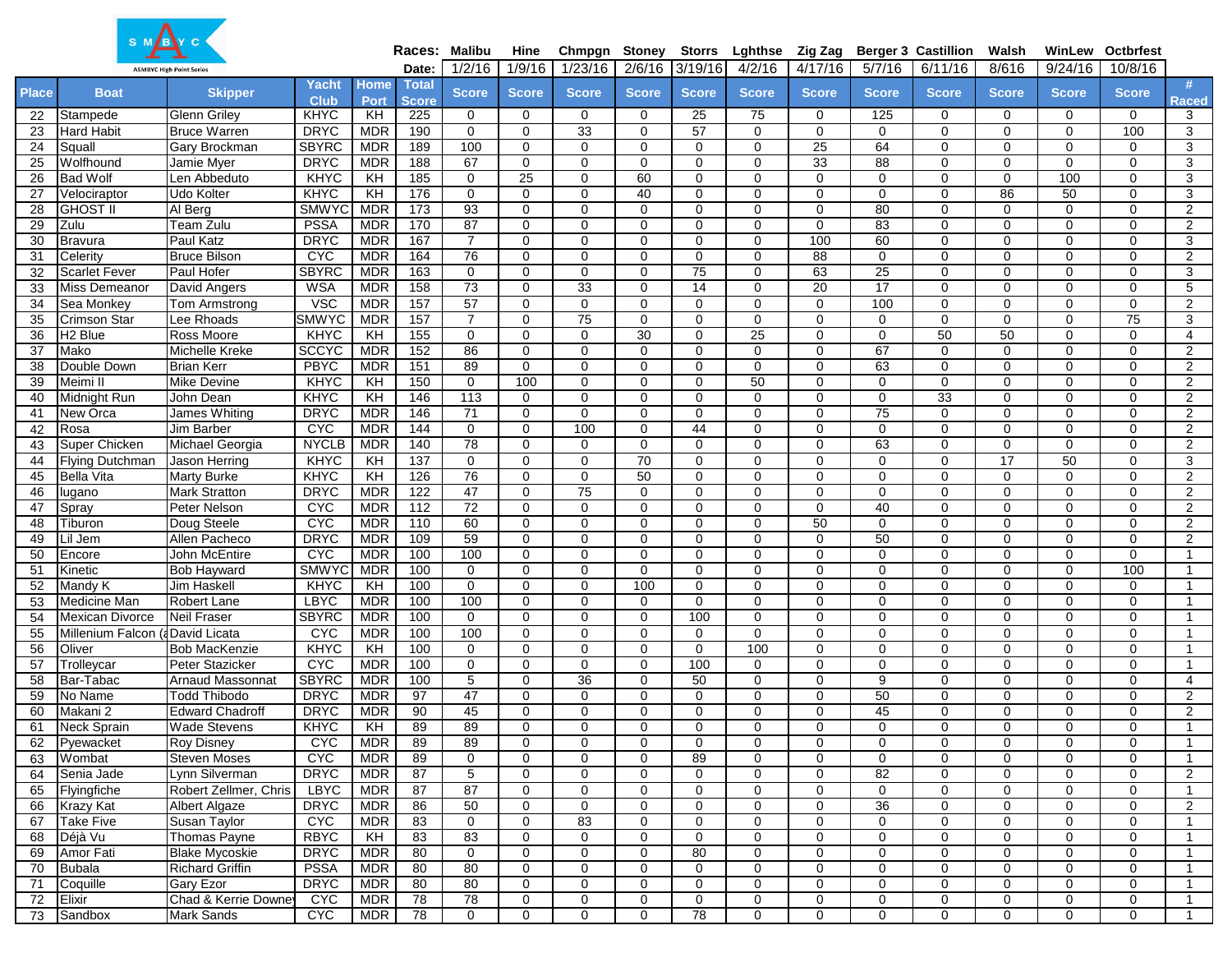| SMBYC        |                                   |                                              |                             |                          |                 | Races: Malibu              | Hine          | Chmpgn Stoney        |                      | <b>Storrs</b>        | Lghthse                    | Zig Zag                 |                         | <b>Berger 3 Castillion</b>    | Walsh                         |                         | <b>WinLew Octbrfest</b> |                             |
|--------------|-----------------------------------|----------------------------------------------|-----------------------------|--------------------------|-----------------|----------------------------|---------------|----------------------|----------------------|----------------------|----------------------------|-------------------------|-------------------------|-------------------------------|-------------------------------|-------------------------|-------------------------|-----------------------------|
|              |                                   | <b>ASMBYC High Point Series</b>              |                             |                          | Date:           | 1/2/16                     | 1/9/16        | 1/23/16              | 2/6/16               | 3/19/16              | 4/2/16                     | 4/17/16                 | 5/7/16                  | 6/11/16                       | 8/616                         | 9/24/16                 | 10/8/16                 |                             |
| <b>Place</b> | <b>Boat</b>                       | <b>Skipper</b>                               | Yacht                       | <b>Home</b>              | <b>Total</b>    | <b>Score</b>               | <b>Score</b>  | <b>Score</b>         | <b>Score</b>         | <b>Score</b>         | <b>Score</b>               | <b>Score</b>            | <b>Score</b>            | <b>Score</b>                  | <b>Score</b>                  | <b>Score</b>            | <b>Score</b>            | #                           |
|              |                                   |                                              | <b>Club</b>                 | Port                     | <b>Score</b>    |                            |               |                      |                      |                      |                            |                         |                         |                               |                               |                         |                         | Raced                       |
| 74           | Got wind                          | <b>Noah Farrell</b>                          | <b>SCCYC</b>                | <b>MDR</b>               | 75              | 75                         | 0             | $\mathbf 0$          | $\mathbf 0$          | 0                    | 0                          | $\mathbf 0$             | 0                       | 0                             | 0                             | 0                       | 0                       | $\overline{1}$              |
| 75           | Vivace                            | <b>Beverly Burr</b>                          | <b>WYC</b>                  | <b>MDR</b>               | 73              | $\overline{7}$             | 0             | 67                   | $\Omega$             | $\Omega$             | $\mathbf 0$                | $\mathbf 0$             | $\mathbf 0$             | $\mathbf 0$                   | 0                             | $\mathbf 0$             | 0                       | $\overline{2}$              |
| 76           | <b>White Knight</b>               | Zoltan Katinszky                             | <b>CBYC</b>                 | <b>MDR</b>               | $\overline{73}$ | $\overline{73}$            | $\Omega$      | $\Omega$             | $\Omega$             | 0                    | $\mathbf 0$                | $\Omega$                | $\mathbf 0$             | $\mathbf 0$                   | $\mathbf 0$                   | $\mathbf 0$             | 0                       | $\mathbf{1}$                |
| 77           | <b>Runaway Blues</b>              | Thomas Lehtonen                              | <b>SBYRC</b>                | <b>MDR</b>               | $\overline{73}$ | $\mathbf 0$                | $\Omega$      | $\Omega$             | $\Omega$             | $\Omega$             | $\mathbf 0$                | $\mathbf 0$             | 73                      | $\mathbf 0$                   | 0                             | 0                       | $\Omega$                | $\overline{1}$              |
| 78           | Second Wind                       | Jerry Vellutini                              | KHYC                        | $\overline{H}$           | 68              | $\mathbf 0$                | 0             | 0                    | 20                   | $\mathbf 0$          | $\mathbf 0$                | 0                       | 0                       | 0                             | 14                            | 33                      | 0                       | 3                           |
| 79           | Dean                              | Duncan Cameron                               | <b>CYC</b>                  | <b>MDR</b>               | 67              | $\mathbf 0$                | $\Omega$      | $\mathbf 0$          | $\Omega$             | 67                   | $\mathbf 0$                | $\mathbf 0$             | $\mathbf 0$             | $\mathbf 0$                   | 0                             | $\mathbf 0$             | 0                       | $\overline{1}$              |
| 80           | Margaritaville 1.5                | <b>Jay Steinbeck</b>                         | <b>CYC</b>                  | <b>MDR</b>               | 67              | 67                         | 0             | $\Omega$             | $\Omega$             | $\Omega$             | $\mathbf 0$                | $\mathbf 0$             | $\mathbf 0$             | $\mathbf 0$                   | 0                             | 0                       | 0                       | $\overline{1}$              |
| 81           | Scooter                           | Liz Hiorth                                   | <b>CYC</b>                  | <b>MDR</b>               | 67              | 67                         | 0             | $\Omega$             | $\Omega$             | $\Omega$             | $\mathbf 0$                | $\mathbf 0$             | $\mathbf 0$             | $\mathbf 0$                   | 0                             | $\mathbf 0$             | 0                       | $\overline{1}$              |
| 82           | Viva La Vida                      | <b>Tim Clarke</b>                            | <b>CYC</b>                  | <b>MDR</b>               | 66              | 6                          | $\Omega$      | $\mathbf 0$          | $\Omega$             | $\Omega$             | $\mathbf 0$                | 60                      | $\mathbf 0$             | $\mathbf 0$                   | 0                             | $\mathbf 0$             | 0                       | 2                           |
| 83           | Sea Scout                         | <b>Dmitry Matousov</b>                       | <b>DRYC</b>                 | <b>MDR</b>               | 65              | 65                         | 0             | $\Omega$             | $\Omega$             | $\Omega$             | $\mathbf 0$                | $\mathbf 0$             | $\mathbf 0$             | $\mathbf 0$                   | $\mathbf 0$                   | $\mathbf 0$             | 0                       | $\overline{1}$              |
| 84           | Islandia                          | <b>Richard Kelton</b>                        | LAYC                        | <b>MDR</b>               | 65              | 65                         | 0             | $\Omega$             | $\Omega$             | 0                    | $\mathbf 0$                | $\mathbf 0$             | $\mathbf 0$             | $\mathbf 0$                   | 0                             | 0                       | 0                       | $\overline{1}$              |
| 85           | Camelot                           | Jim Doherty                                  | <b>SCCYC</b>                | <b>MDR</b>               | 60              | 60                         | 0             | 0                    | 0                    | 0                    | $\mathbf 0$                | $\mathbf 0$             | $\mathbf 0$             | 0                             | $\mathbf 0$                   | $\mathbf 0$             | 0                       | $\overline{1}$              |
| 86           | Eggemoggin                        | <b>Kris Helm</b>                             | <b>SBYRC</b>                | <b>MDR</b>               | 60              | 60                         | 0             | $\Omega$             | $\Omega$             | $\Omega$             | $\mathbf 0$                | $\mathbf 0$             | $\mathbf 0$             | $\mathbf 0$                   | 0                             | 0                       | 0                       | $\overline{1}$              |
| 87           | HUckleberry2                      | jim murrell                                  | <b>KHYC</b>                 | KH                       | 60              | 0                          | 0             | 0                    | 60                   | $\Omega$             | $\mathbf 0$                | 0                       | 0                       | 0                             | $\mathbf 0$                   | 0                       | 0                       | $\overline{1}$              |
| 88           | Wahzoo                            | <b>William Wells</b>                         | <b>CYC</b>                  | <b>MDR</b>               | 57              | $\overline{7}$             | $\Omega$      | $\overline{50}$      | $\Omega$             | $\mathbf 0$          | $\mathbf 0$                | $\mathbf 0$             | $\mathbf 0$             | $\mathbf 0$                   | 0                             | $\mathbf 0$             | 0                       | 2                           |
| 89           | 3zero <sub>5</sub>                | <b>Barbara Duker</b>                         | <b>CYC</b>                  | <b>MDR</b>               | 56              | $\mathbf 0$                | $\Omega$      | $\Omega$             | $\Omega$             | $\overline{56}$      | $\mathbf 0$                | 0                       | $\mathbf 0$             | $\mathbf 0$                   | 0                             | $\mathbf 0$             | 0                       | $\overline{1}$              |
| 90           | Holua                             | <b>Brack Duker</b>                           | <b>CAC</b>                  | <b>MDR</b>               | 56              | 56                         | 0             | $\mathbf 0$          | $\Omega$             | 0                    | $\mathbf 0$                | $\mathbf 0$             | $\mathbf 0$             | 0                             | $\mathbf 0$                   | 0                       | 0                       |                             |
| 91           | <b>Time Off</b>                   | <b>Oscar Ferrer</b>                          | <b>SCCYC</b>                | <b>MDR</b>               | 55              | 55                         | 0             | $\mathbf 0$          | $\Omega$             | $\Omega$             | $\mathbf 0$                | $\mathbf 0$             | $\mathbf 0$             | $\mathbf 0$                   | 0                             | 0                       | 0                       | $\overline{1}$              |
| 92           | Skylight                          | <b>Dylan Pfeifer</b>                         | <b>SCCYC</b>                | <b>MDR</b>               | 55              | $\mathbf 0$                | 0             | $\Omega$             | $\Omega$             | 0                    | $\mathbf 0$                | $\mathbf 0$             | 55                      | $\mathbf 0$                   | 0                             | $\mathbf 0$             | 0                       | $\overline{1}$              |
| 93           | Sea Bear                          | <b>Steve Klitzky</b>                         | <b>PSSA</b>                 | <b>MDR</b>               | 54              | $\mathbf 0$                | 0             | 54                   | $\Omega$             | 0                    | $\mathbf 0$                | $\mathbf 0$             | $\mathbf 0$             | $\mathbf 0$                   | $\mathbf 0$                   | $\mathbf 0$             | 0                       | $\overline{\mathbf{1}}$     |
| 94           | Green Dragon 2                    | <b>Gary Green</b>                            | <b>DRYC</b>                 | <b>MDR</b><br><b>MDR</b> | 53<br>53        | 53<br>53                   | 0<br>$\Omega$ | $\Omega$<br>$\Omega$ | $\Omega$<br>$\Omega$ | $\Omega$<br>$\Omega$ | $\mathbf 0$<br>$\mathbf 0$ | $\mathbf 0$<br>$\Omega$ | $\mathbf 0$<br>$\Omega$ | $\mathbf 0$<br>$\overline{0}$ | $\mathbf 0$<br>$\overline{0}$ | $\mathbf 0$<br>$\Omega$ | 0<br>$\Omega$           | $\mathbf 1$<br>$\mathbf{1}$ |
| 95           | Superstar                         | Steve Zimmerman                              | <b>CORYC</b>                |                          |                 |                            |               |                      |                      |                      |                            |                         |                         |                               |                               |                         |                         |                             |
| 96<br>97     | <b>Blow Me Down</b>               | <b>Bob Gray</b>                              | <b>PMYC</b><br><b>SBYRC</b> | <b>MDR</b><br><b>MDR</b> | 50<br>50        | $\mathbf 0$<br>$\mathbf 0$ | 0<br>0        | 0<br>50              | 0<br>$\Omega$        | 0<br>$\Omega$        | $\mathbf 0$<br>$\mathbf 0$ | 50<br>$\mathbf 0$       | 0<br>$\mathbf 0$        | 0<br>$\mathbf 0$              | $\mathbf 0$<br>0              | 0<br>$\mathbf 0$        | 0<br>0                  | $\overline{1}$              |
| 98           | Chaos<br>TBD                      | S. Nathan Hunt<br>John Staff                 | <b>CYC</b>                  | <b>MDR</b>               | 50              | $\mathbf 0$                | $\Omega$      | $\Omega$             | $\Omega$             | $\Omega$             | $\mathbf 0$                | $\Omega$                | $\mathbf 0$             |                               | $\mathbf 0$                   | $\mathbf 0$             | 50                      | $\overline{1}$              |
| 99           | CanUK V                           | <b>Richard Norman</b>                        | <b>SBYRC</b>                | <b>MDR</b>               | 48              | 5                          |               | 18                   |                      | 25                   | $\mathbf 0$                | $\mathbf 0$             | $\mathbf 0$             | $\mathbf 0$<br>$\mathbf 0$    | $\mathbf 0$                   |                         | 0                       | $\overline{1}$              |
|              | My Time 3                         |                                              | <b>WSA</b>                  | <b>MDR</b>               | 47              | 47                         | 0<br>0        | $\Omega$             | 0<br>$\Omega$        | $\mathbf 0$          | $\mathbf 0$                | $\mathbf 0$             | $\mathbf 0$             | $\mathbf 0$                   | 0                             | 0<br>$\mathbf 0$        | 0                       | 3<br>$\overline{1}$         |
| 100<br>101   | Thirsty                           | George Maronich<br><b>Charles Devanneaux</b> | <b>CYC</b>                  | <b>MDR</b>               | 46              | 6                          | $\Omega$      | $\Omega$             | $\Omega$             | $\Omega$             | $\mathbf 0$                | $\Omega$                | 40                      | $\mathbf 0$                   | $\mathbf 0$                   | $\mathbf 0$             | 0                       | 2                           |
| 102          | <b>OEX</b>                        | John Sangmeister                             | <b>LBYC</b>                 | <b>MDR</b>               | $\overline{44}$ | 44                         | $\Omega$      | $\Omega$             | $\Omega$             | $\Omega$             | $\mathbf 0$                | $\mathbf 0$             | $\mathbf 0$             | $\overline{0}$                | 0                             | 0                       | $\Omega$                | $\overline{1}$              |
| 103          | Ka Holo Moana                     | <b>Kelly Cantley</b>                         | <b>SCCYC</b>                | <b>MDR</b>               | 43              | $\mathbf 0$                | 0             | 0                    | $\Omega$             | 43                   | $\mathbf 0$                | 0                       | $\mathbf 0$             | $\mathbf 0$                   | $\mathbf 0$                   | $\mathbf 0$             | 0                       | $\overline{1}$              |
| 104          | <b>French Kiss</b>                | <b>Chris Hillseth</b>                        | <b>CYC</b>                  | <b>MDR</b>               | $\overline{40}$ | 40                         | 0             | $\mathbf 0$          | $\Omega$             | $\Omega$             | $\mathbf 0$                | $\mathbf 0$             | $\mathbf 0$             | $\mathbf 0$                   | 0                             | $\mathbf 0$             | 0                       | $\mathbf{1}$                |
| 105          | WeBe                              | John Hamilton                                | <b>CYC</b>                  | <b>MDR</b>               | 40              | $\mathbf 0$                | $\Omega$      | $\Omega$             | $\Omega$             | $\Omega$             | $\mathbf 0$                | 40                      | $\mathbf 0$             | $\mathbf 0$                   | 0                             | 0                       | 0                       | $\overline{1}$              |
| 106          | In Tenths                         | <b>Steve Maynard</b>                         | <b>DRYC</b>                 | <b>MDR</b>               | 40              | $\overline{7}$             | $\Omega$      | $\Omega$             | $\Omega$             | $\Omega$             | $\mathbf 0$                | $\mathbf 0$             | 33                      | $\mathbf 0$                   | 0                             | $\mathbf 0$             | 0                       | 2                           |
| 107          | G-Rated                           | Sid & Mark Lampert                           | <b>DRYC</b>                 | <b>MDR</b>               | 38              | $\mathbf 0$                | 0             | $\mathbf 0$          | 0                    | $\Omega$             | $\mathbf 0$                | $\mathbf 0$             | 38                      | $\mathbf 0$                   | $\mathbf 0$                   | $\mathbf 0$             | 0                       | $\mathbf{1}$                |
| 108          | Sachem                            | Paul & Susan Artof                           | <b>DRYC</b>                 | <b>MDR</b>               | 35              | 35                         | 0             | $\mathbf 0$          | $\Omega$             | $\Omega$             | $\mathbf 0$                | $\mathbf 0$             | $\mathbf 0$             | $\mathbf 0$                   | 0                             | $\mathbf 0$             | 0                       | $\overline{1}$              |
| 109          | <b>Atomic Monkey</b>              | Kieran Shocklee                              | <b>CYC</b>                  | <b>MDR</b>               | 33              | $\mathbf 0$                | 0             | 33                   | $\Omega$             | 0                    | $\mathbf 0$                | $\mathbf 0$             | $\mathbf 0$             | $\mathbf 0$                   | 0                             | 0                       | 0                       | $\overline{1}$              |
| 110          | Maverick                          | Chris Slagerman                              | <b>CYC</b>                  | <b>MDR</b>               | 33              | 33                         | 0             | $\mathbf 0$          | 0                    | 0                    | $\mathbf 0$                | $\mathbf 0$             | $\mathbf 0$             | 0                             | $\mathbf 0$                   | 0                       | 0                       | $\overline{1}$              |
| 111          | Spyro The Dragon Nicholas Pike    |                                              | ESY&CC                      | <b>MDR</b>               | 33              | $\mathbf 0$                | 0             | $\mathbf 0$          | $\Omega$             | $\Omega$             | $\mathbf 0$                | $\mathbf 0$             | 33                      | $\mathbf 0$                   | 0                             | 0                       | 0                       | -1                          |
| 112          | <b>USA 54</b>                     | <b>Charlie Bielecki</b>                      | <b>KHYC</b>                 | KH                       | 33              | $\mathbf 0$                | 0             | $\Omega$             | $\Omega$             | 0                    | $\mathbf 0$                | 0                       | $\mathbf 0$             | $\mathbf 0$                   | 33                            | $\mathbf 0$             | 0                       |                             |
| 113          | Velerito                          | <b>Brack Duker</b>                           | CYC                         | <b>MDR</b>               | 33              | $\Omega$                   | 0             | $\Omega$             | $\Omega$             | $\overline{33}$      | $\Omega$                   | $\Omega$                | $\Omega$                | $\mathbf 0$                   | $\Omega$                      | $\mathbf 0$             | 0                       |                             |
|              | 114 Redline                       | Derek Heeb                                   | <b>CYC</b>                  | MDR                      | 32              | 7                          | 0             | 25                   | 0                    | 0                    | 0                          | 0                       | 0                       | 0                             | 0                             | 0                       | 0                       | $\overline{2}$              |
| 115          | Anchora                           | Andrew Rosen                                 | <b>SBYRC</b>                | <b>MDR</b>               | 31              | 6                          | 0             | 0                    | 0                    | 0                    | $\mathbf 0$                | $\mathbf 0$             | 25                      | 0                             | $\mathbf 0$                   | 0                       | $\mathbf 0$             | 2                           |
| 116          | Aeriagnie                         | Cecile Generaux Schy                         | <b>PSSA</b>                 | MDR                      | 29              | 29                         | 0             | 0                    | 0                    | 0                    | 0                          | 0                       | 0                       | 0                             | 0                             | 0                       | 0                       | $\overline{1}$              |
| 117          | <b>Grand Illusion</b>             | <b>Edward McDowell</b>                       | <b>KHYC</b>                 | KH                       | 28              | 28                         | 0             | 0                    | 0                    | $\mathbf 0$          | 0                          | $\mathbf 0$             | 0                       | 0                             | $\mathbf 0$                   | 0                       | 0                       | $\overline{1}$              |
| 118          | Mia Noi                           | Justin O'Brien                               | <b>DRYC</b>                 | <b>MDR</b>               | 27              | 0                          | 0             | 0                    | 0                    | 0                    | $\mathbf 0$                | $\mathbf 0$             | 27                      | 0                             | 0                             | 0                       | 0                       | $\overline{1}$              |
| 119          | Shpritz                           | <b>Gerald Sobel</b>                          | <b>VMYC</b>                 | MDR                      | 25              | 0                          | 0             | 0                    | $\mathbf 0$          | $\mathbf 0$          | $\mathbf 0$                | $\mathbf 0$             | 0                       | 0                             | 0                             | 0                       | 25                      | $\overline{1}$              |
| 120          | All In                            | Denise George                                | <b>CYC</b>                  | <b>MDR</b>               | 22              | $\mathbf 0$                | 0             | $\mathbf 0$          | $\mathbf 0$          | $\overline{22}$      | $\mathbf 0$                | $\mathbf 0$             | 0                       | $\mathbf 0$                   | 0                             | 0                       | $\mathbf 0$             | $\overline{1}$              |
| 121          | Dark&Stormy                       | Alicia Minana                                | <b>KHYC</b>                 | KН                       | 20              | 0                          | 0             | 0                    | 20                   | 0                    | 0                          | 0                       | 0                       | 0                             | 0                             | 0                       | 0                       | $\overline{1}$              |
| 122          | Harumi                            | Jeff Butterworth                             | KHYC                        | КH                       | 17              | 0                          | 0             | 0                    | 0                    | 0                    | $\mathbf 0$                | 0                       | 0                       | 0                             | 0                             | $\overline{17}$         | 0                       | $\mathbf{1}$                |
| 123          | Pau Hana                          | Dorrian Harris                               | <b>KHYC</b>                 | КH                       | 17              | 0                          | 0             | 0                    | 0                    | 0                    | 0                          | 0                       | 0                       | 17                            | 0                             | 0                       | 0                       | $\overline{1}$              |
| 124          | Caribbean Soul                    | Al Broussard                                 | <b>SBYRC</b>                | MDR                      | 14              | 14                         | 0             | 0                    | 0                    | 0                    | $\mathbf 0$                | 0                       | $\mathbf 0$             | $\mathbf 0$                   | 0                             | 0                       | $\mathbf 0$             | $\overline{1}$              |
|              | 125 Los Tres Amigos Allan Johnson |                                              | <b>DPYC</b>                 | <b>MDR</b>               | 14              | 14                         | 0             | 0                    | 0                    | $\mathbf 0$          | $\mathbf 0$                | 0                       | 0                       | 0                             | 0                             | 0                       | 0                       | $\overline{1}$              |

 $\Lambda$